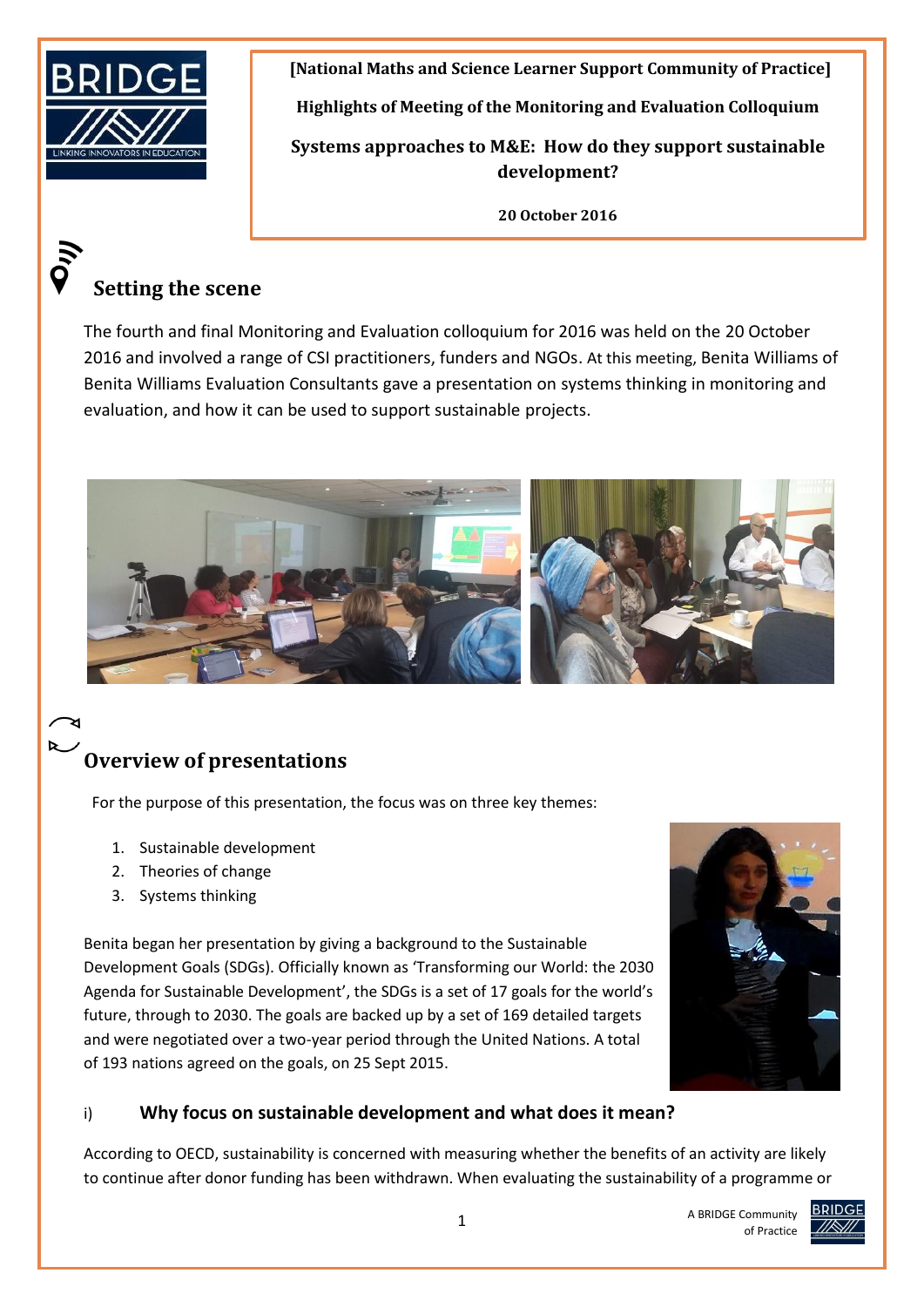a project, it is useful to consider the following questions:

- To what extent did the benefits of a programme or project continue after donor funding ceased?
- What were the major factors which influenced the achievement or non-achievement of sustainability of the programme or project?

**The difference between sustainable development and development is that development focuses on results. Sustainable development focuses on process.**

Sustainable development looks at processes that will leave something behind once the donors depart (e.g. changed behaviours, improved skills, useable resources) which will have a long term impact on the beneficiaries (e.g. teachers, schools and ultimately learners). Benita remarked that funders often want to

know about the results and impact at the onset of the project. The prioritising of results over process often leaves these communities worse off, mostly because expectations change along the way as processes are manoeuvred to meet the anticipated end result. Benita emphasised that process cannot be divorced from results. One needs to look at small milestones along the way, as these form part of the end results.

**A result is 'a frozen piece of process' – and things continue afterwards – 'sustainability' can only be judged later on down the road – only thing upfront is to see if there have been processes put in place.**

An example would be a school technology initiative. Components of such an initiative would be gadgets and training of teachers with the hope of getting smarter children. However, such projects are not sustained because of factors such as wear and tear of tablets, no replacement plans, lack of plans for training new teachers etc. How you make the technology available and how you train the teachers determines whether you will have a sustained result.

## **ii) Theory of change**

Benita noted that the design of every project should be based on a theory of change. Linking the theory of change to sustainability means that you have to build it in and embed it in the budget at the planning stage. Some key learnings shared around designing a theory of change include:

- $\bullet$  A Theory of Change indicates which inputs and activities relate to different kinds of programme results. These results are typically either observable through the individuals involved in the programme, or with a broader range of indirectly affected participants. For example, a teacher is trained to give better feedback on assignments, which results in better learning outcomes for learners.
- $\cdot \cdot$  These individual changes, or the effects they have on the broader system, may be sustained without any additional input from the programme. For instance, if a teacher is now better at giving feedback on marked assignments, it is possible that this behaviour will be sustained even if the project comes to an end. This means more learners benefit from good feedback on assignments.

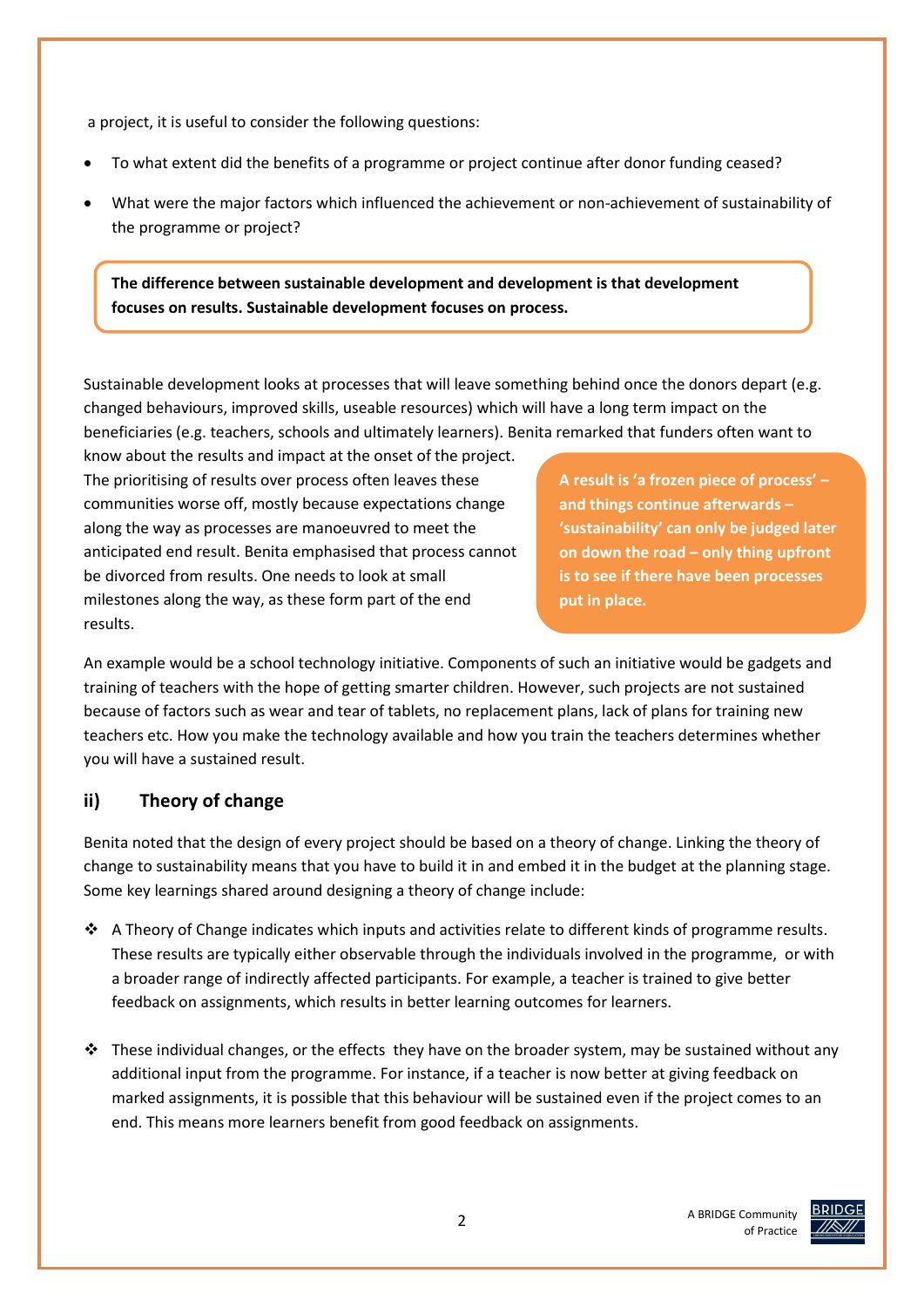- $\cdot \cdot$  Without support or continued encouragement, teachers might regress back to their previous practices of giving inadequate feedback - especially if the reason why they were giving inadequate feedback in the first place was not because they did not know how to give feedback, or did not think it wasn't important, but because they are generally too busy to be able to do it consistently.
- $\cdot \cdot$  If a project or programme's activities become embedded in the system, this may lead to replication and more sustained change. A new set of sustaining inputs or activities may be necessary – i.e. subject Advisors and HODs demand to see better feedback from teachers on assignments every time they check in with a teacher, learners ask for good feedback, universities now train pre-service teachers on how to give good feedback to learners. All of this may require resources, active agents and changed ways of doing.

The diagram below illustrates the transition from a theory of change to a theory of **sustained** change.



#### **Sound bites…..**

**A Theory of Sustained Change may help to identify which inputs and activities relate to different kinds of sustained programme results.**

**Together, the Theory of Change and the Theory of Sustained Change may help us to plan for better results that are sustained after interventions end.** 

> A BRIDGE Community of Practice

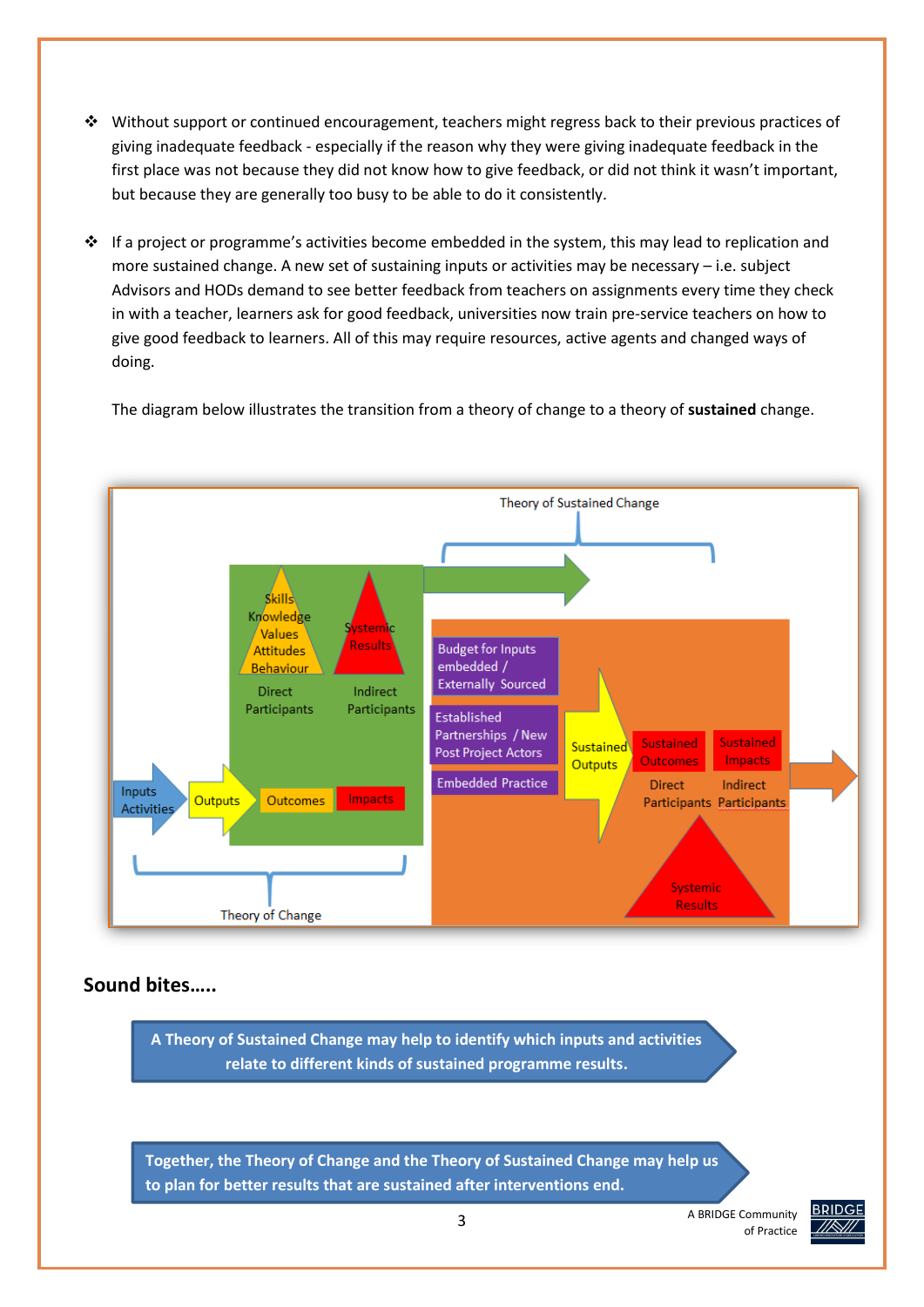#### **iii) What is Systems Thinking and how can it help?**

Benita explained that in systems thinking, everything is connected. Systems thinking involves examining the linkages and interactions between the components that comprise the whole intervention project. Some key points to remember when integrating systems thinking into designing interventions include:

Feedback loops: Positive feedback strengthens a pattern, negative feedback reduces a pattern. How feedback is provided, or not, may influence the sustainability of the outcome.

Environmental conditions: An outcome may or may not be sustained, depending on other conditions in the environment. For example, if a project on school governance is initiated soon after new legislation on school governance is enacted, it is more likely that those who are involved in the initiative will continue to build on the school governance work. If no further change is implemented, it is likely that an outcome may be sustained.

Adaptation: The systems we are evaluating are most likely evolving over time; they adapt with the context. Following on the example above on school governance, one can look for two patterns of adaptation: (1) the system evolves, because the environment is changing (e.g. the education policy changed), or (2) the system acts to change the environment. A programme trains school governors and those actors in the system who are responsible for training them. After the initiative the training of school governors becomes institutionalised.

Critical paths/elements: There may be some critical paths or critical elements in a system, and identifying them may be key for providing an explanation for the evaluation findings. An example would be involving someone who does training of school governors, who then moves to a National Education department where he / she writes policy which also influences the bigger system.

Aggregate of small change in many programs: For instance: (1) The intervention showed a small amount of change, and other interventions did as well; (2) Many education programmes have taken place within the same geopolitical entity. The aggregate impact of all these small changes may account for what an evaluation team finds.

Distributions: How did the programme affect different groups differently, or different areas, or both? The extent to which the results are distributed are important. For example, there is a higher likelihood that a difference will be found if an intervention addresses all 20 schools in a district, as opposed to 20 schools across the country.

Phase shifts: It is a characteristic of systems that sometimes they change incrementally and then sudden dramatic change appears. For example, evidence may show how incremental changes may have taken place for seven years, then in year eight (which is the year of the intervention) the change increased dramatically.

**Perhaps incorporating Systems Thinking into our Theories of Change, may help us to design better, more sustainable programmes, and do more useful evaluations.** 

To access the presentation, clic[k here.](http://www.bridge.org.za/knowledgehub/systems-thinking-in-me/)



.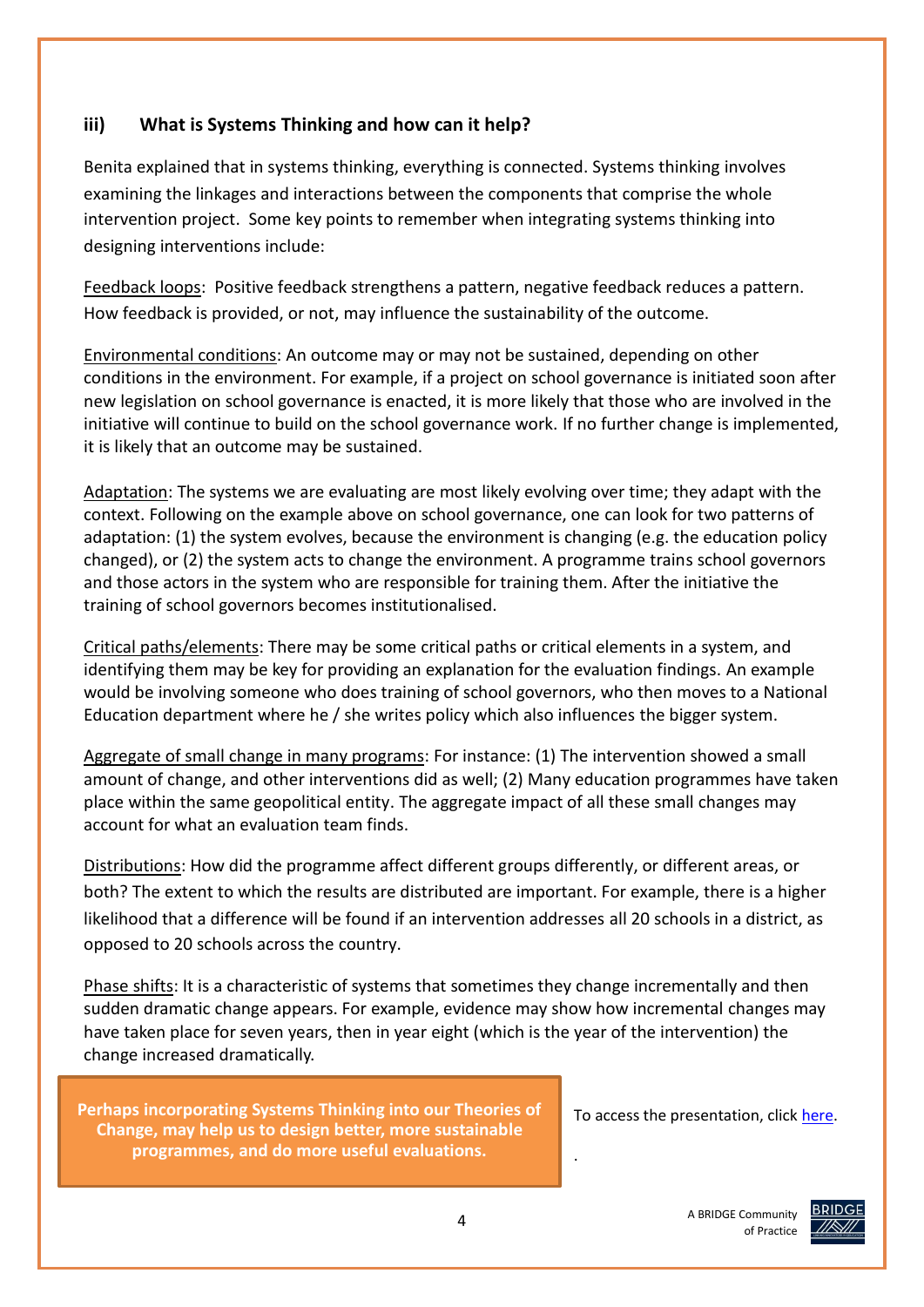## **Discussion**

The following issues were raised in response to Benita's presentation.

- In an ideal world, programme design and M&E design should be done at the same time. However, our funding landscape does not allow for this due to limited funding. We need to change our own practices in our proposals: as project implementers, we need to punt our models, find a sympathetic donor, and make sure we gather evidence to prove our case. This will also inform future projects going forward.
- $\cdot \cdot$  Initial project implementation and M&E design need to look at whole project. The plans have to be directly linked to the log frames.
- Projects frequently don't have an exit strategy. This should be done at the start, and include a sense of how the benefits of the project will be sustained.
- $\cdot \cdot$  There is a need to incorporate systems concepts into Theory of Sustained Change. This will help with sustainable projects.
- $\cdot \cdot$  The Department of Monitoring & Evaluation (DPME) insists that there is evaluation of the design government programmes in order to ensure that programmes are of good quality.
- $\cdot \cdot$  We need advocacy for M&E as a vital element of programme interventions. The benefits of M&E need to be clearly articulated so that it becomes accepted practice for M&E funding to be built into projects (and their budgets), and not simply tagged on as an afterthought.
- $\cdot \cdot$  Evidence gathered by M&E can help inform decision making by policy makers and funders. However, evaluators often feel that many of those involved in projects ignore the evidence. A campaign for demystifying M&E as well as advocating for it could help programme implementers, funders, researchers and project beneficiaries as a whole.
- $\div$  The issue of evidence is also linked to questions around what can be measured, what can't be measured, and the complexity of whether or not you can attribute learnings, changes or impacts to the project intervention or to other factors. Different evidence-gathering tools in a project gather different kinds of data and these methodologies (especially those related to attribution) and analyses can be very technical. Ideally any programme intervention should include technical evaluators (especially for the quantitative data) as well as the researchers, who often tend to focus on the qualitative data.

## **Check-out……**

CoP participants checked out with comments such as the following:

- **Take system boxes as criteria for self-evaluation**
- **We need to demystify and advocate for monitoring & evaluation**
- **Systems thinking accommodates complexity**
- **Sustainability should be taken into account during planning**



@CoP